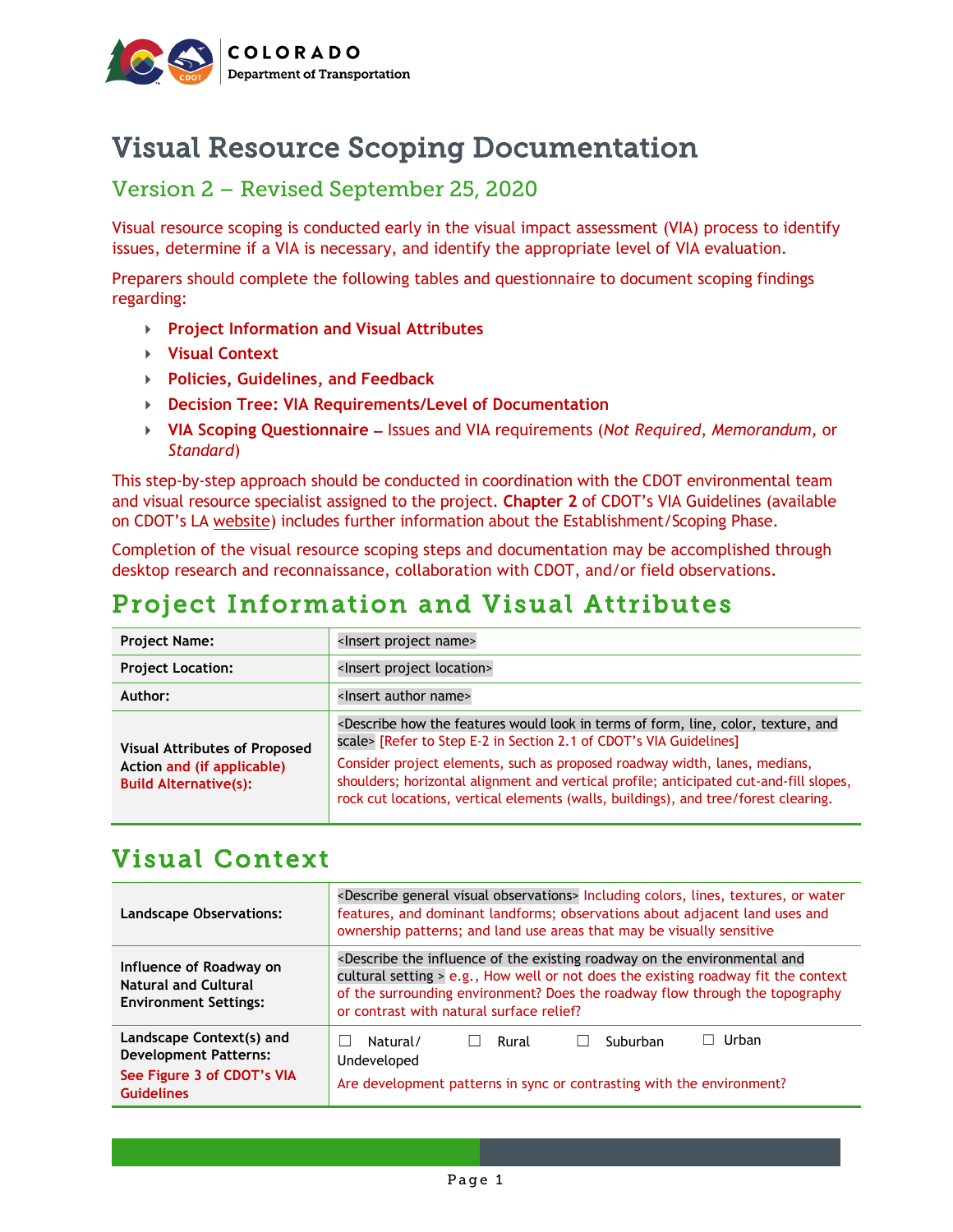

# Policies, Guidelines, and Feedback

| Needs for Federal, State, or Local<br><b>Agency Consultation:</b>         | <document adjacent="" by="" influenced="" is="" land="" ownership,<br="" project="" the="" whether="">land uses, easements, deeds, or management plans that would require<br/>agency consultation during the VIA&gt; (e.g., US Forest Service or BLM visually<br/>sensitive areas, community parks, or local agency protected viewsheds)</document> |  |  |
|---------------------------------------------------------------------------|-----------------------------------------------------------------------------------------------------------------------------------------------------------------------------------------------------------------------------------------------------------------------------------------------------------------------------------------------------|--|--|
| <b>Involvement with Federal Lands</b><br>MOU:                             | <document a="" and="" hed="" involves="" of="" project="" requirements="" the="" the<br="" whether="">Federal Lands MOU&gt;</document>                                                                                                                                                                                                              |  |  |
| <b>Involvement with Scenic, Historic</b><br>District, or Historic Byways: | <document a="" byway="" historic="" involves="" or="" project="" scenic="" the="" whether=""></document>                                                                                                                                                                                                                                            |  |  |
| Associated Regulations, Policies,<br>or Guidelines:                       | <describe agency<br="" and="" applicable="" federal="" local,="" regional,="" state,="" tribal,="">regulations, policies, plans, and guidelines that pertain to managing or<br/>protecting visual resources&gt;</describe>                                                                                                                          |  |  |
| Influence of Agency & Public<br>Feedback:                                 | <document and="" from="" input="" interviews="" meetings="" public="" regarding="" visual<br="">preferences and identify visually sensitive views, scenic places within<br/>communities, and special or valued landscape settings&gt;</document>                                                                                                    |  |  |
| <b>Additional Details:</b>                                                | <document findings="" noteworthy="" other="" scoping=""></document>                                                                                                                                                                                                                                                                                 |  |  |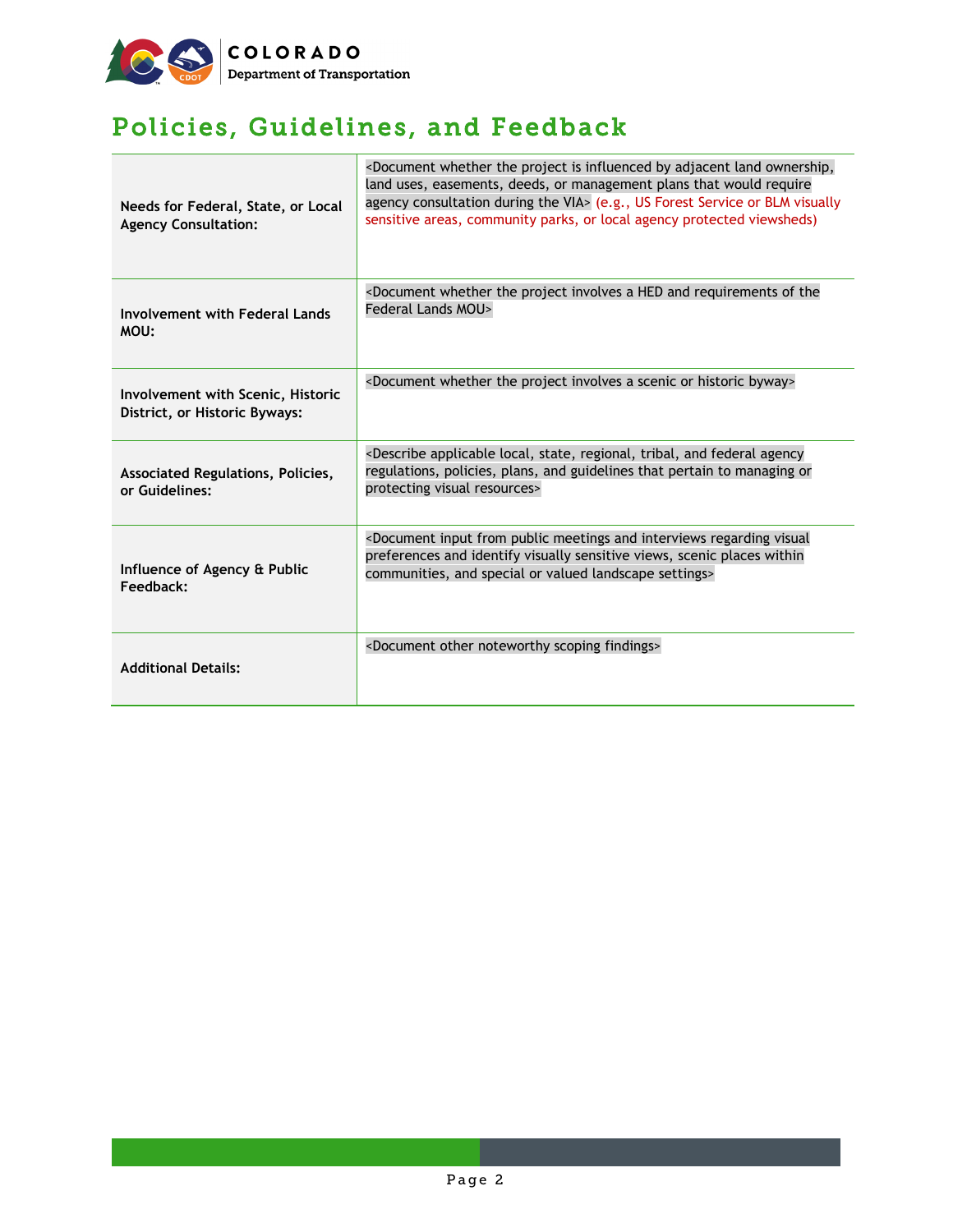

# VIA Scoping Questionnaire

## **Environmental Compatibility**

- 1. Will the project result in a noticeable visual change in the physical characteristics of the existing or future project setting? *(Consider all project components and construction impacts both permanent and temporary, including landform changes, structures, noise barriers, vegetation removal, railing, signage, and construction activities*.) Will the project components visually enhance the existing or future project setting? **<describe this in the assumptions/issues below>**
- 
- $□$  High level of permanent change (3)  $□$  Low level of permanent or temporary change (1)
- $\Box$  Moderate level of permanent change (2)  $\Box$  No noticeable change (0)
- 
- ☐ Potential for visual enhancement ☐ Visually enhancing change to project setting

**Assumptions/issues: <insert assumptions, issues, and/or enhancements>**

- 2. Will the project complement or contrast with the community visual character? *(Evaluate the scale and extent of project features compared to the surrounding scale of the community. Is the project likely to give an urban appearance to an existing rural or suburban community? Do you anticipate that the public will view the change as positive or negative? Research planning documents or talk with local planner/community representatives to understand the type of visual character local residents envision for their community.)* Will the project components visually enhance the existing or future project setting? **<describe this in the assumptions/issues below>**
	- $\Box$  Low compatibility (3)  $\Box$  High compatibility (1)
- -
	- $\Box$  Moderate compatibility (2)  $\Box$  No visual change or visual contrast (0)
	- ☐ Potential for visual enhancement ☐ Visually enhancing to community character

**Assumptions/issues: <insert assumptions, issues, and/or enhancements>**

- 3. What level of local concern is there for the types of proposed project features (e.g., bridge structures, large excavations, noise barriers, or median planting removal) and construction footprint? *(Certain project improvements can be of special interest to local citizens, causing a heightened level of public concern and requiring a more focused visual analysis.)* Will the project components visually enhance the existing or future project setting?**<describe this in the assumptions/issues below>**
	- $\Box$  High concern (3)  $\Box$  Low concern (1)
	-
- 
- $\Box$  Moderate concern (2)  $\Box$  Negligible project features (0)
- $□$  Potential for visual enhancement  $□$  Visually enhancing project features

**Assumptions/issues: <insert assumptions, issues, and/or enhancements>**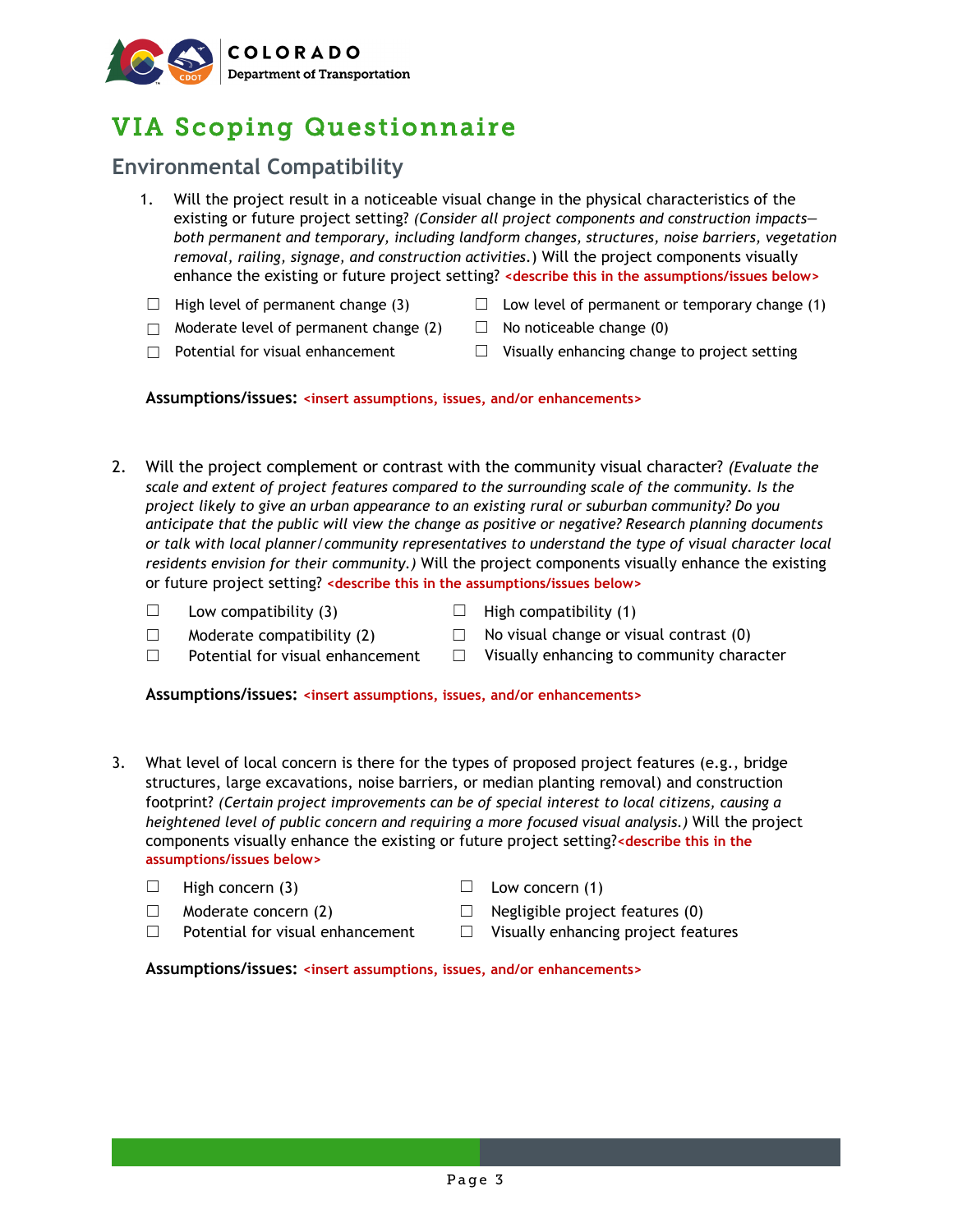

- 4. Would design changes that could minimize impacts or provide visual enhancement (e.g., landscaping, architectural treatment, color choices) require: **<describe this in the assumptions/issues below>**
	- $\Box$  Extensive changes or redesign (3)  $\Box$  Few, minimal design options (1)
	-
- 
- □ Some redesign or minimization measures (2)  $□$  No minimization or enhancement opportunities likely (0)

**Assumptions/issues: <insert assumptions, issues, and/or enhancements>**

- 5. Will this project, when seen collectively with other projects, likely result in cumulative impacts to landscape character, views, or visual quality? *(Identify any projects [both state and local] in the area that have been constructed in recent years and those currently planned for future construction. The window of time and the extent of area applicable to possible cumulative impacts should be based on a reasonable anticipation of the viewing public's perception.)* Will the project components visually enhance the existing or future project setting? **<describe this in the assumptions/issues below>**
	- □ Cumulative impacts likely: 0-5 years (3) □ Cumulative impacts unlikely (1)
	- □ Cumulative impacts likely: 6-10 years (2)  $□$  No potential for cumulative impacts (0)
	-
- 
- 
- ☐ Potential for visual enhancement ☐ Visually enhancing project features

**Assumptions/issues: <insert assumptions, issues, and/or enhancements>**

### **Viewer Sensitivity**

6. What is the potential for the project proposal to become controversial within the community or to be opposed by the public or any organized group? *(This can be researched initially by talking with the state DOT and local agency management and local or regional planning staff familiar with the affected community's sentiments as evidenced by past projects and/or current information.)* Will the project components visually enhance the existing or future project setting? **<describe this in the assumptions/issues below>**

 $\Box$  High potential (3)  $\Box$  Low potential (1)

- $\Box$  Moderate potential (2)  $\Box$  No potential (0)
- 
- 
- 
- ☐ Potential for visual enhancement ☐ Visually enhancing project features

**Assumptions/issues: <insert assumptions, issues, and/or enhancements>**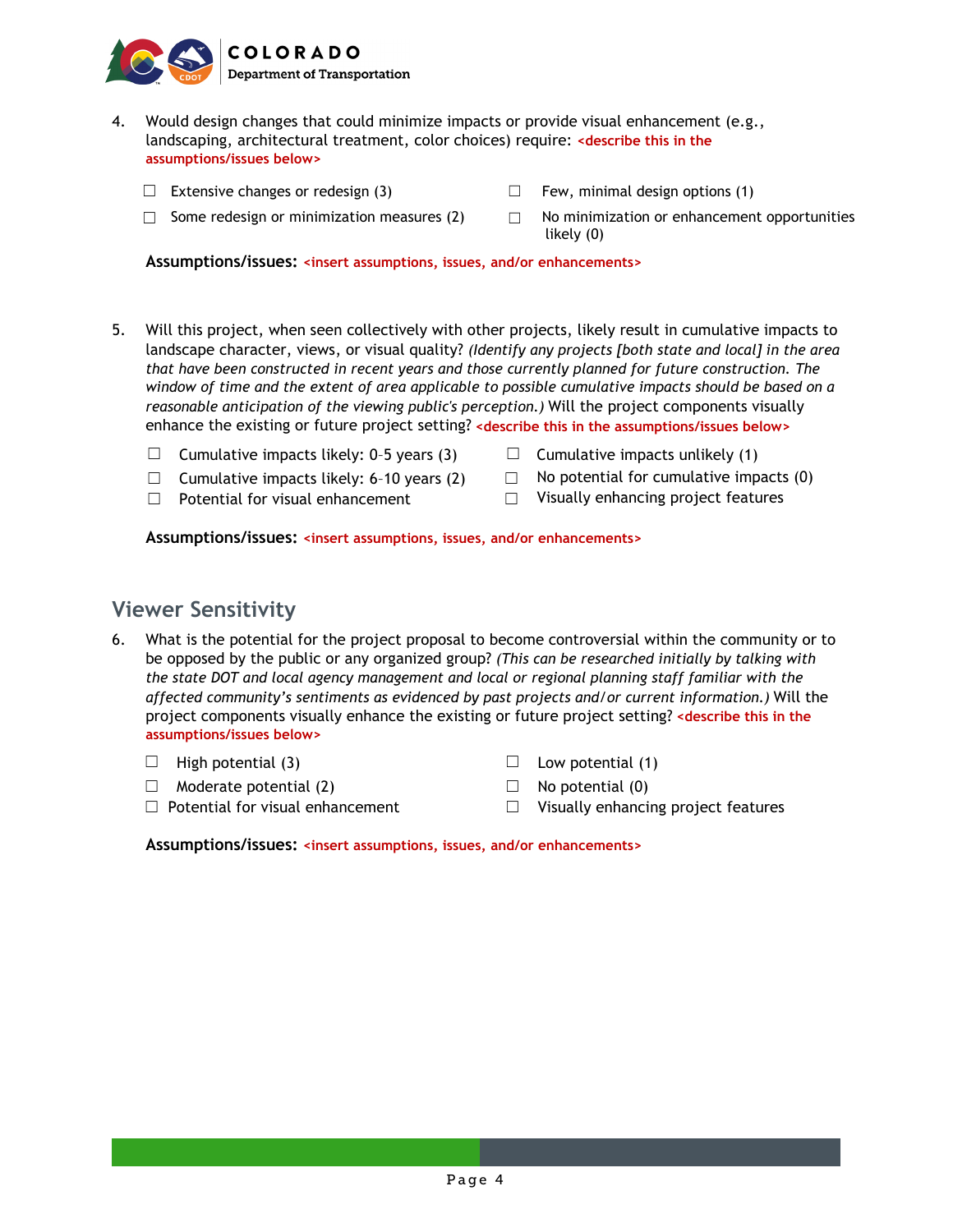

- 7. How sensitive are viewers likely to be to the scale and character of visible project features? *(Consider among other factors the number of viewers within the group, probable viewer expectations, activities, viewing duration, and orientation. The expected viewer sensitivity level may be scoped by applying professional judgment and by soliciting information from other DOT staff, local agencies, and community representatives familiar with the affected community's sentiments and demonstrated concerns*.) Will the project components visually enhance the existing or future project setting? **describe this in the assumptions/issues below>**
	- $\Box$  High sensitivity (3)  $\Box$  Low sensitivity (1)  $\Box$  Moderate sensitivity (2)  $\Box$  Insensitive (0)  $\Box$  Potential for visual enhancement for viewers ☐ Visually enhancing project features for viewers

**Assumptions/issues: <insert assumptions, issues, and/or enhancements>**

- 8. Are there applicable laws, ordinances, regulations, policies, or standards that would affect or influence this project? **<describe this in the assumptions/issues below>**
	- ☐ Yes, complex Federal/State laws and regulations (3)  $\Box$  Yes, minor agency policies/planning standards (1)
	- ☐ Yes, Federal/State/Local agency policies or standards (2)  $\Box$  No (0)

#### **Assumptions/issues: <insert assumptions/issues>**

- 9. Will the project change, or visually enhance, the views or character of visually sensitive public use areas, historic properties, or scenic designations? *(Identify proximity and potential visual influence of the proposed project to parks, open space, trails, vistas and protected viewsheds, historic properties, Colorado Byways, Wild and Scenic Rivers, and other scenic designations.)* **<describe this in the assumptions/issues below>**
	- $\Box$  Yes, changes would be visually dominant within open views (3)  $\Box$  Potentially, changes would be partially screened and/or visually subordinate (1)  $\Box$  Yes, changes would be visually apparent within open views (2)  $\Box$  Not visible (0) ☐ Potential for visual enhancement ☐ Visually enhancing project features

**Assumptions/issues: <insert assumptions, issues, and/or enhancements>**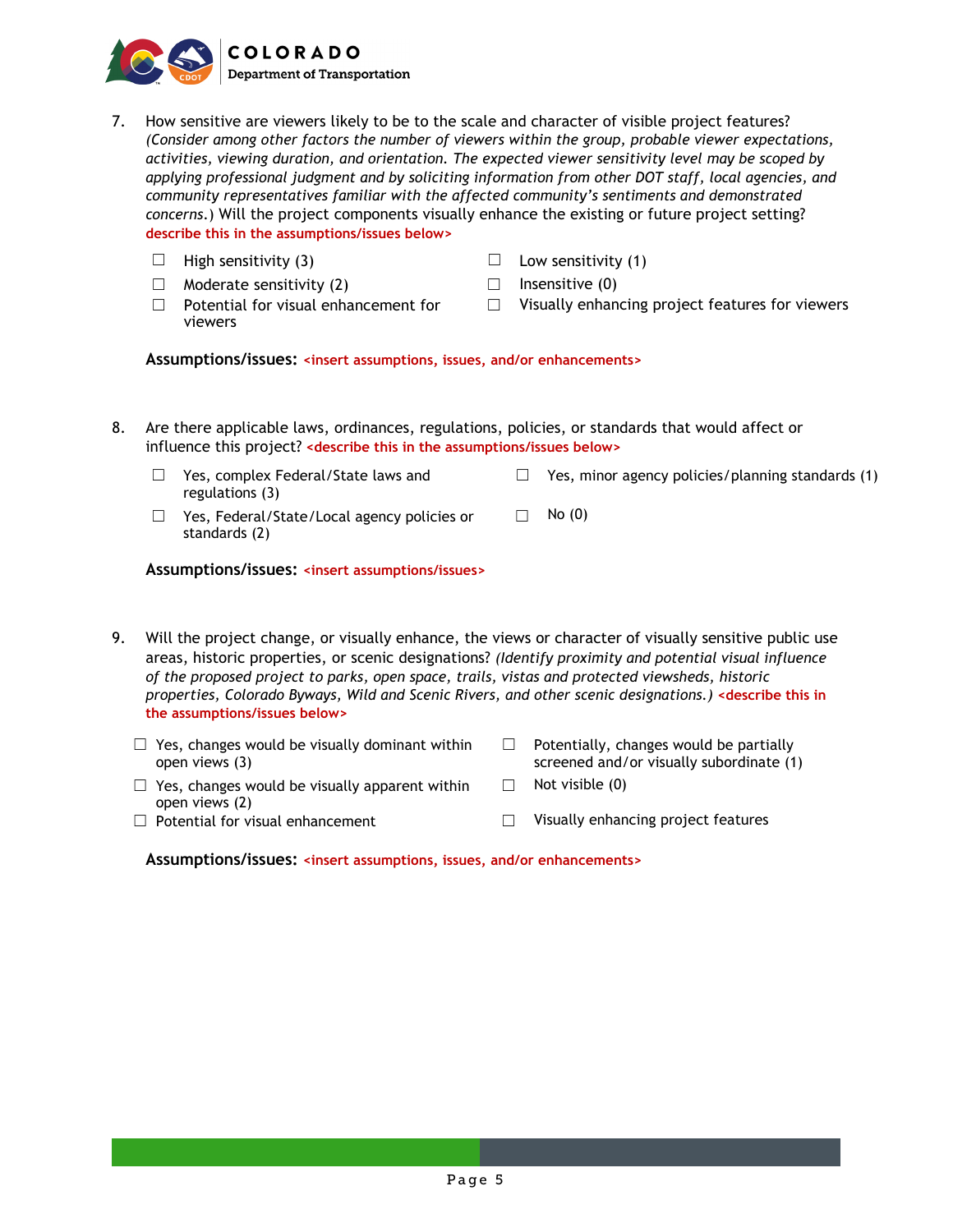

- 10. Will a more detailed visual analysis assist in the screening of alternatives or project design? *(Consider the proposed project features, possible visual impacts, and probable mitigation recommendations.)* Will the project components visually enhance the existing or future project setting? **<describe this in the assumptions/issues below>**
	- ☐ Project impacts would likely require complex mitigation (3)
	- ☐ Project impacts may require standard mitigation (2)
	-
- $\Box$  Minor impacts anticipated (1)
- $\Box$  No impacts anticipated (0)
- ☐ Potential for visual enhancement ☐ Visually enhancing project features

**Assumptions/issues: <insert assumptions, issues, and/or enhancements>**

## VIA Requirements

| Date of Assessment                                                                                                                                                              | <lnsert date=""></lnsert>                                                                                                                                                                                                     |                                 |                               |
|---------------------------------------------------------------------------------------------------------------------------------------------------------------------------------|-------------------------------------------------------------------------------------------------------------------------------------------------------------------------------------------------------------------------------|---------------------------------|-------------------------------|
| VIA Requirements: Based on initial<br>scoping, collaboration with CDOT,<br>and the VIA Scoping Questionnaire<br>score, this level of analysis and<br>documentation is required: | $\Box$ VIA not required<br>(Score $0-9$ ) <sup>1</sup>                                                                                                                                                                        | VIA Memorandum<br>(Score 10-19) | Standard VIA<br>(Score 20-30) |
| $\Box$ VIA not required<br>(Score 0-9)                                                                                                                                          | Consider this as the visual resource clearance for <insert name="" project="">. If<br/>the scope of work changes or additional information warrants further review<br/>and analysis, a reevaluation may be required.</insert> |                                 |                               |
| <cdot clearance="" is="" not<br="" via="" when="">required&gt;</cdot>                                                                                                           | <insert and="" date="" signature=""></insert>                                                                                                                                                                                 |                                 |                               |
| VIA Memorandum<br>(Score 10-19)                                                                                                                                                 | <follow a="" appendix="" cdot's="" in="" memorandum="" of="" template="" via="" via<br="">Guidelines&gt;</follow>                                                                                                             |                                 |                               |
| <b>Standard VIA</b><br>(Score 20-30)                                                                                                                                            | <follow a="" appendix="" cdot's="" guidelines="" in="" of="" standard="" template="" via=""></follow>                                                                                                                         |                                 |                               |